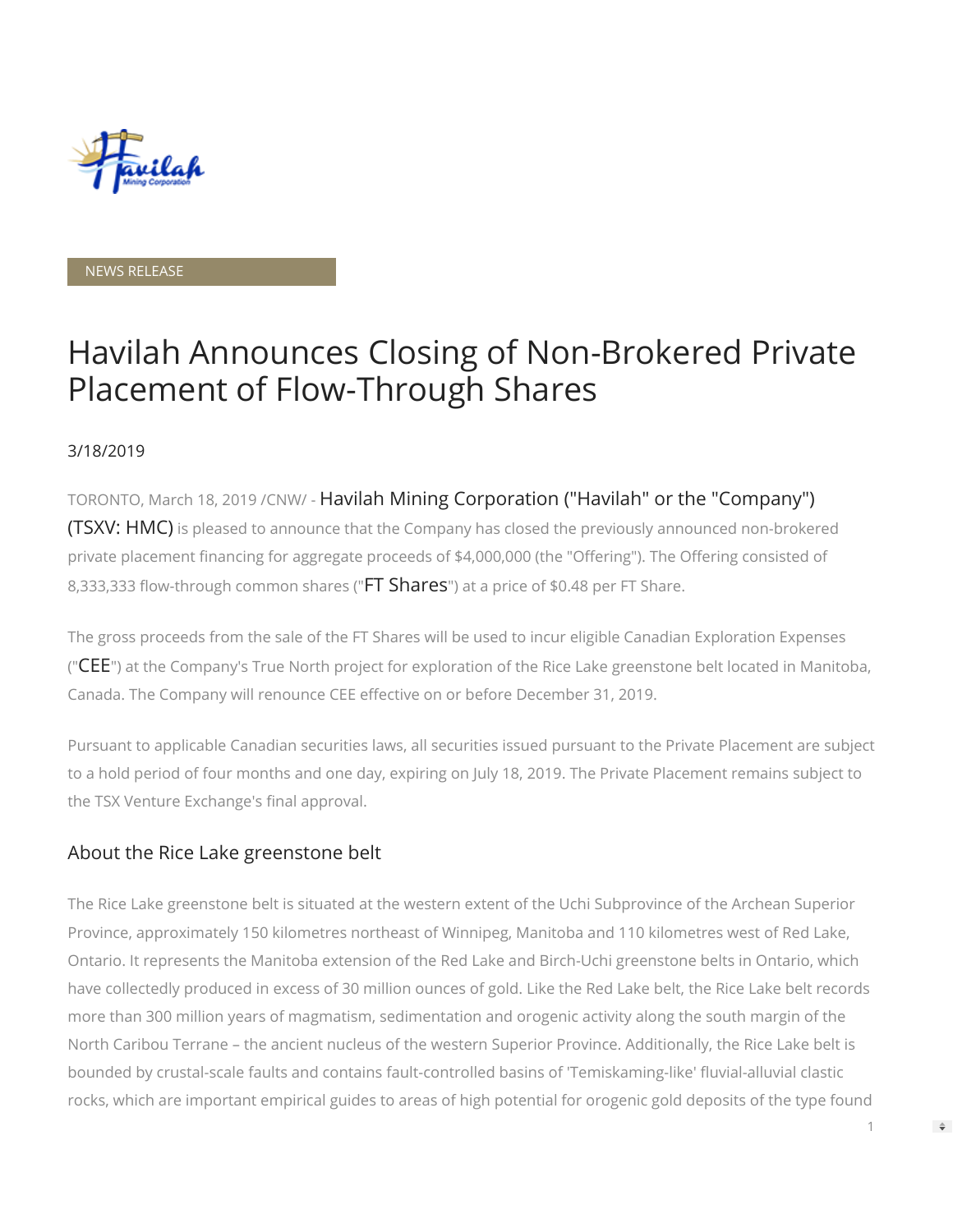elsewhere in the Superior Province, most notably in the Timmins camp (Abitibi greenstone belt) in Ontario.

# About Havilah Mining Corporation

Havilah is a junior gold producer and explorer that owns the True North mine and mill complex, and is currently reprocessing historic tailings on a seasonal basis. In addition to operating True North in Bissett, Manitoba, Havilah holds approximately 53,000 hectares of prospective land within and adjacent to the Rice Lake greenstone belt. Havilah believes its land package is a prime exploration opportunity, with potential to develop a mining district centred on its True North facility. The Company also owns the Tully project near Timmins, Ontario, and intends to focus on both organic growth opportunities and accretive acquisition opportunities in North America.

## ON BEHALF OF THE BOARD OF DIRECTORS

Ron Clayton President and CEO

Neither TSX Venture Exchange nor its Regulation Services Provider (as that term is defined in the policies of the TSX Venture Exchange) accepts responsibility for the adequacy or accuracy of this release.

The securities being offered have not been, nor will they be registered under the United States Securities Act of 1933, as amended, or state securities laws and may not be offered or sold within the United States or to, or for the account or benefit of, U.S. persons absent U.S. federal and state registration or an applicable exemption from the U.S. registration requirements. This release does not constitute an offer for sale of securities in the United States.

# SOURCE Havilah Mining Corporation

# CAUTIONARY STATEMENT REGARDING FORWARD LOOKING INFORMATION

This press release may contain forward-looking statements. Often, but not always, forward-looking statements can be identified by the use of words such as "plans", "expects" or "does not expect", "is expected", "budget", "scheduled", "estimates", "forecasts", "intends", "anticipates" or "does not anticipate", or "believes", or describes a "goal", or variation of such words and phrases or state that certain actions, events or results "may", "could", "would", "might" or "will" be taken, occur or be achieved. This press release may contain forward-looking statements. Often, but not always, forward-looking statements can be identified by the use of words such as "plans", "expects", or "does not expect", "is expected", "budget", "scheduled", "estimates", "forecasts", "intends", "anticipates" or "does not anticipate", or "believes", or describes a "goal", or variation of such words and phrases or state that certain actions, events or results "may", "could", "would", "might" or "will" be taken, occur or be achieved.

 $\mathfrak{D}$ 

 $\Rightarrow$